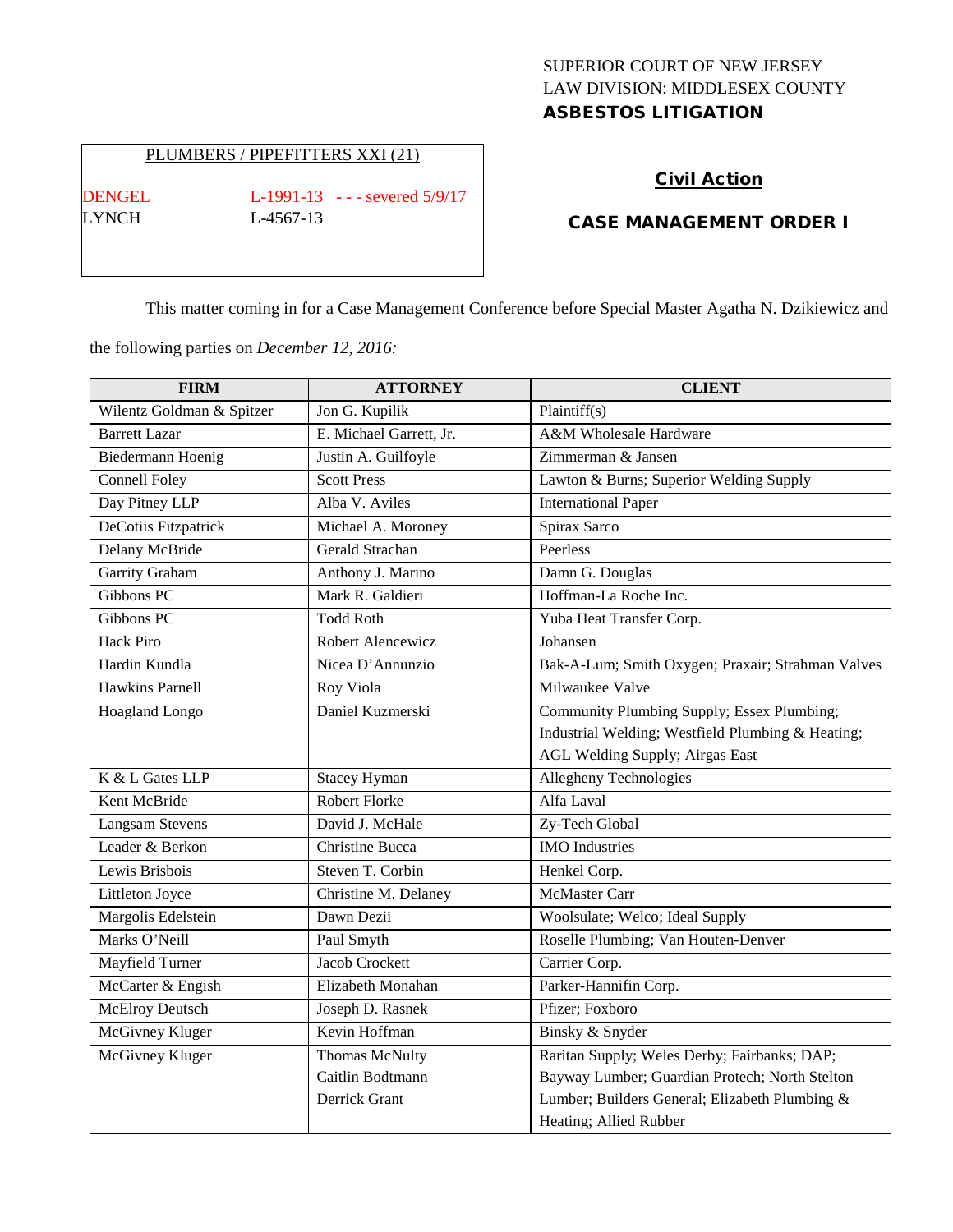|                             |                           | Bergen Industrial; John Martel; Pashman Supply;      |
|-----------------------------|---------------------------|------------------------------------------------------|
|                             |                           | Wales Darby; Weil McLain; Taco; Armstrong Pump;      |
|                             |                           | Hoke; Duriron; Sporlan Valve; Akron Gasket;          |
|                             |                           | Flemington Supply; Ameron; North Carolina            |
|                             |                           | <b>Enterprises</b> ; Marley Cooling                  |
| Methfessel & Werbel         | Amanda Sawyer             | <b>Ironbound Supply</b>                              |
| Nowell, PA                  | <b>Jack Zapotoczny</b>    | <b>United Supply</b>                                 |
| O'Toole Fernandez           | Gary Van Lieu             | JW Goodliffe; WA Birdsall; Dana                      |
| Pascarella DiVita           | Inge Cully                | Ingersoll Rand Co.; Trane US Inc.                    |
| Potters & Della Pietra      | Michele DeLuca            | <b>National Plumbing Supply</b>                      |
| Reilly Janiczek             | Adrianna Exler            | Magnatrol                                            |
| Segal McCambridge           | Stephanie A. DeVos        | <b>BW/IP</b>                                         |
| A Smith Law Group           | Andrea J. Smith           | Yula                                                 |
|                             | andrea@asmithlawgroup.com |                                                      |
| <b>Styliades Mezzanotte</b> | Patricia Lyons            | Sherman & Chaplin                                    |
| Swain & Westreich           | Kenneth Westreich         | Dolan & Traynor                                      |
| <b>Swartz Campbell</b>      | William Morlok            | <b>Allied Glove</b>                                  |
| Tierney Law Office          | <b>Brian Garbaez</b>      | Major Inc.; Elizabeth Industrial Supply; AJ Friedman |
|                             |                           | Supply                                               |
| Vasios Kelly                | David W. Badie            | Argo International; Armstrong International          |
| Wilbraham Lawler            | <b>Matthew Jones</b>      | Greene Tweed; DAL Tile Corp.                         |

IT IS on this **13th** day of **December, 2016**, *effective from the conference date;*

### ORDERED as follows:

Counsel receiving this Order through computerized electronic medium (E-Mail) shall be deemed by the court to have received a copy of the filed original court document. Any document served pursuant to this Order shall be deemed to be served by mail pursuant to *R*.1:5-2.

Defense counsel shall notify plaintiff's counsel within thirty (30) days of the date of this Order if their client was incorrectly named in the Complaint. Counsel may be barred from raising this defense at a later time for failure to comply.

These matters are hereby consolidated for discovery, case management and trial.

## **DISCOVERY**

| January 13, 2017  | Plaintiff shall serve answers to standard interrogatories.                                           |
|-------------------|------------------------------------------------------------------------------------------------------|
| January 31, 2017  | Defendants shall serve answers to standard interrogatories by this date.                             |
| January 31, 2017  | Defendants shall <b>propound</b> supplemental interrogatories and document requests by this date.    |
| February 28, 2017 | Plaintiff shall serve answers to supplemental interrogatories and document requests by this<br>date. |

\_\_\_\_\_\_\_\_\_\_\_\_\_\_\_\_\_\_\_\_\_\_\_\_\_\_\_\_\_\_\_\_\_\_\_\_\_\_\_\_\_\_\_\_\_\_\_\_\_\_\_\_\_\_\_\_\_\_\_\_\_\_\_\_\_\_\_\_\_\_\_\_\_\_\_\_\_\_\_\_\_\_\_\_\_\_\_\_\_\_\_\_\_\_\_\_\_\_\_\_\_\_\_\_\_\_\_\_\_\_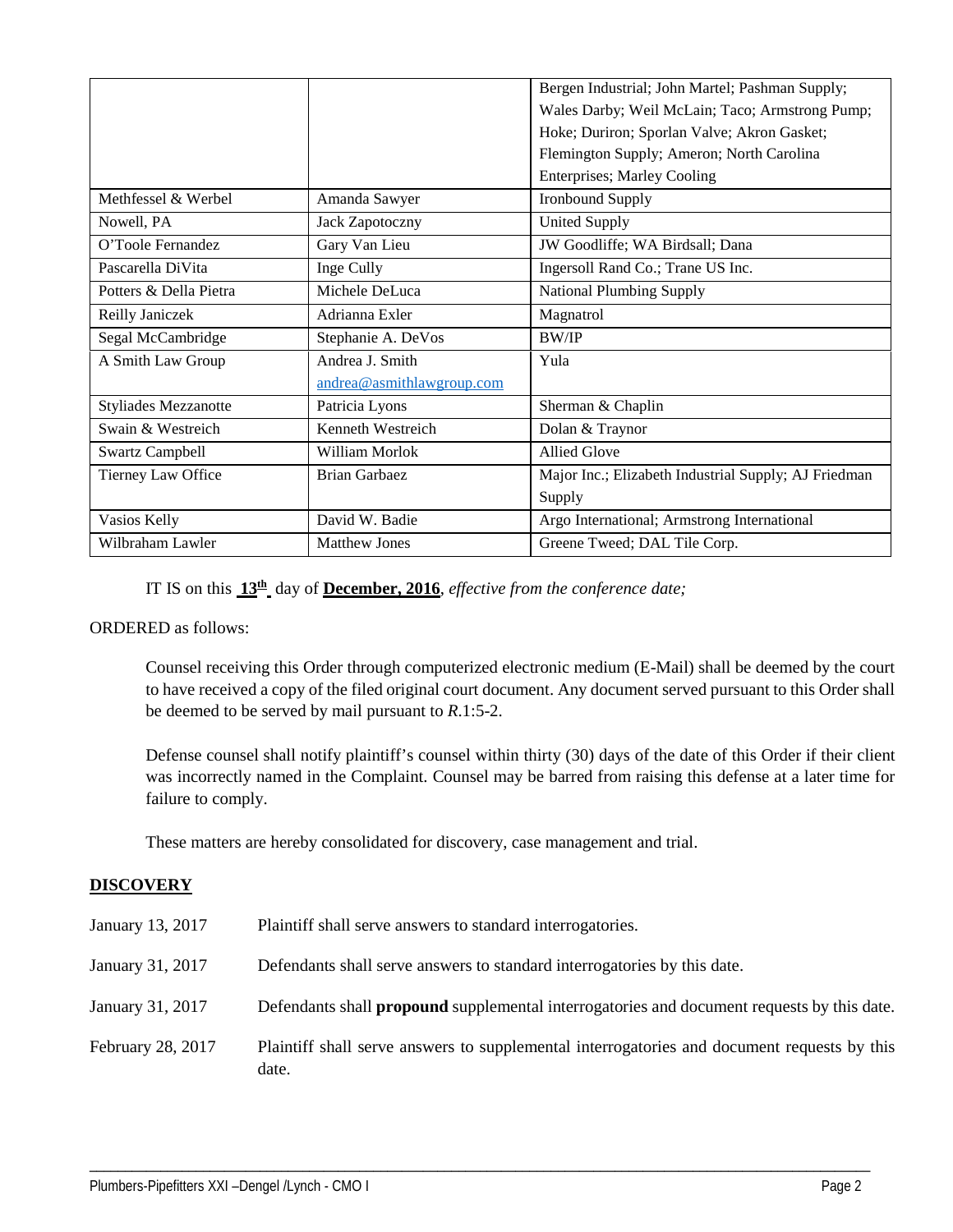| April 28, 2017 | Plaintiff depositions shall be concluded by this date. Plaintiff's counsel shall contact the<br>Special Master within one week of this deadline if plaintiff depositions are not completed by<br>this date. |
|----------------|-------------------------------------------------------------------------------------------------------------------------------------------------------------------------------------------------------------|
| April 28, 2017 | Fact discovery, including depositions, shall be completed by this date. Plaintiff's counsel shall<br>contact the Special Master within one week of this deadline if all fact discovery is not<br>completed. |
| April 28, 2017 | Depositions of corporate representatives shall be completed by this date.                                                                                                                                   |

## **EARLY SETTLEMENT**

June 30, 2017 Settlement demands shall be served on all counsel and the Special Master by this date.

# **SUMMARY JUDGMENT MOTION PRACTICE**

## **As to Dengel:**

| May 12, 2017        | Plaintiff's counsel shall advise, in writing, of intent not to oppose motions by this date. |
|---------------------|---------------------------------------------------------------------------------------------|
| May 26, 2017        | Summary judgment motions shall be filed no later than this date.                            |
| June 23, 2017       | Last return date for summary judgment motions.                                              |
| <b>As to Lynch:</b> |                                                                                             |
| June 9, 2017        | Plaintiff's counsel shall advise, in writing, of intent not to oppose motions by this date. |
| June 23, 2017       | Summary judgment motions shall be filed no later than this date.                            |
| July 21, 2017       | Last return date for summary judgment motions.                                              |

## **MEDICAL DEFENSE**

| January 13, 2017   | Plaintiff shall serve executed medical authorizations (along with answers to interrogatories)<br>by this date.                                                                                                                                           |
|--------------------|----------------------------------------------------------------------------------------------------------------------------------------------------------------------------------------------------------------------------------------------------------|
| January 13, 2017   | Plaintiff shall serve a diagnostic medical report and any medical records in plaintiff's<br>possession by this date.                                                                                                                                     |
| September 15, 2017 | The defense medical examination of plaintiff(s) shall be completed by this date.                                                                                                                                                                         |
| October 20, 2017   | Defendants shall identify its medical experts and serve medical reports, if any, by this date. In<br>addition, defendants shall notify plaintiff's counsel (as well as all counsel of record) of a<br>joinder in an expert medical defense by this date. |

## **LIABILITY EXPERT REPORTS**

| August 28, 2017  | Plaintiff shall identify its liability experts and serve liability expert reports or a certified expert<br>statement by this date or waive any opportunity to rely on liability expert testimony. |
|------------------|---------------------------------------------------------------------------------------------------------------------------------------------------------------------------------------------------|
| October 20, 2017 | Defendants shall identify its liability experts and serve liability expert reports, if any, by this<br>date or waive any opportunity to rely on liability expert testimony.                       |